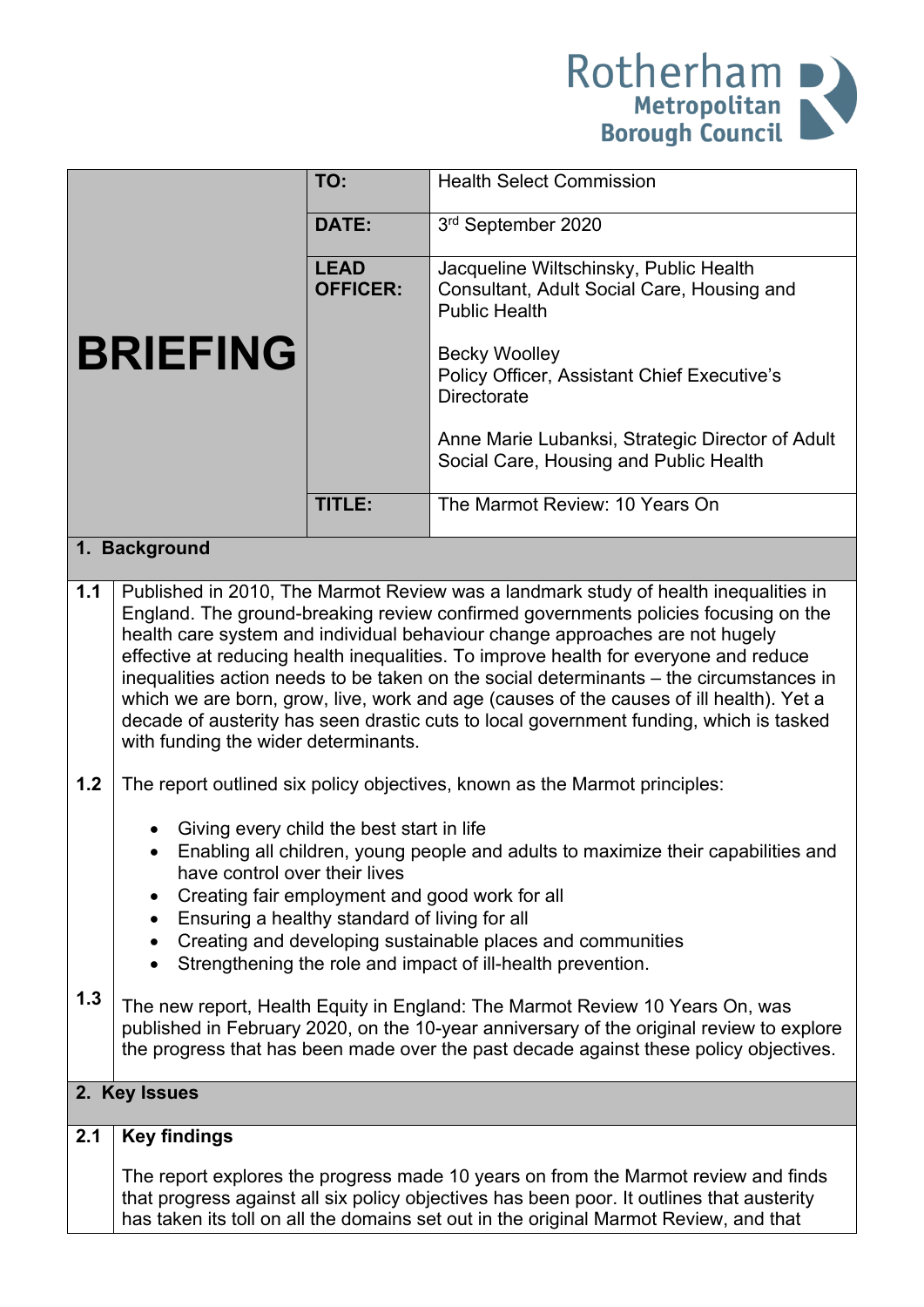indicators suggest that health improvements are stalling nationally. These indicators include that:

- People can expect to spend more of their lives in poor health.
- Improvements to life expectancy have stalled and declined for the poorest 10% of women.
- The health gap has grown between wealthy and deprived areas.
- There are marked regional differences and widening health inequalities between the North and the South.
- The slowdown in life expectancy increase cannot for the most part be attributed to severe winters. More than 80 percent of the slowdown, between 2011 and 2019, results from influences other than winter-associated mortality.
- It is likely that public sector cuts have harmed health and contributed to widening health inequalities in the short term and are likely to continue to do so over the longer term. Cuts over the period shown have been regressive and inequitable – they have been greatest in areas where need is highest and conditions are generally worse.
- Only the 20-30% least deprived will receive a state pension before they develop a lifelong disability.
- Two thirds of those with lifelong disabilities in the most deprived areas have disabilities before they reach pension age. For males, years in poor health has increased from 15.8 to 16.2 since 2009, for females from 18.7 to 19.4.
- **2.2** These findings reflect the local picture. For example, inequalities are widening between the most and least deprived communities within Rotherham. Life expectancy is 9.9 years lower for men and 9.5 years lower for women in the most deprived areas of Rotherham than in the least deprived areas. This is demonstrated visually in the map appended to this briefing.
- **2.3** Additionally, health inequalities are widening between Rotherham and the national average. Rotherham is one of the 20% most deprived districts/unitary authorities in England and has moved up the rankings in terms of deprivation according to the 2019 Indices of Deprivation findings. The results within the health and disability domain were a key driver in this increase.
- **2.4** The increase in health and disability deprivation reflects increases in all the indicators used – years of life lost (life expectancy), illness and disability ratio (disability and sickness benefits), acute morbidity (emergency admissions) and mood and anxiety disorders. The latter shows the largest increase and is based on prescription of drugs for mental health conditions, mental health related hospital episodes and suicides. A breakdown by wards is outlined in the maps within appendix one.
- **2.5** Research also indicates that COVID-19 is having a significant impact upon health inequalities. At a national level, Public Health England has completed a report into "Disparities in the risk and outcomes of COVID-19". The review is a descriptive look at surveillance data on the impact of COVID-19 on risk and outcomes. It confirms that the impact of COVID-19 has replicated existing health inequalities and, in some cases, exacerbated them further, particularly for black, Asian and minority ethnic (BAME) groups. Key points from the review include:
	- The largest disparity found was by age. Among people already diagnosed with COVID-19, people who were 80 or older were 70 times more likely to die than those under 40.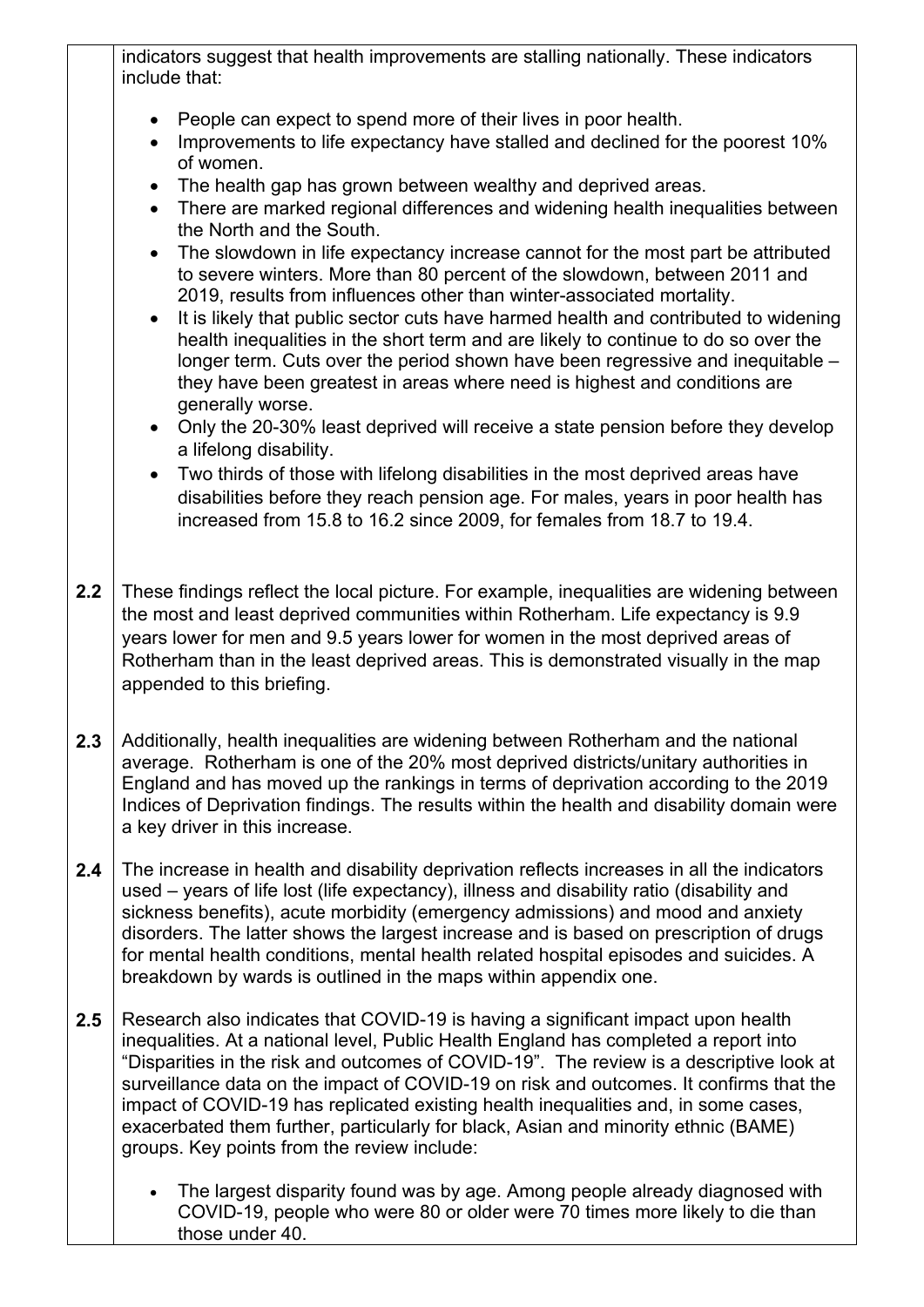|                              | Risk of dying among those diagnosed with COVID-19 was also higher in males<br>$\bullet$<br>than females; higher in those living in the more deprived areas than those living<br>in the least deprived; and higher in those in BAME groups than in white ethnic<br>groups.<br>These inequalities largely replicate existing inequalities in mortality rates in<br>$\bullet$<br>previous years, except for BAME groups, as mortality was previously higher in<br>white ethnic groups. These analyses take into account age, sex, deprivation,<br>region and ethnicity, but they do not take into account the existence of<br>comorbidities, which are strongly associated with the risk of death from COVID-<br>19 and are likely to explain some of the differences. |  |  |  |
|------------------------------|---------------------------------------------------------------------------------------------------------------------------------------------------------------------------------------------------------------------------------------------------------------------------------------------------------------------------------------------------------------------------------------------------------------------------------------------------------------------------------------------------------------------------------------------------------------------------------------------------------------------------------------------------------------------------------------------------------------------------------------------------------------------|--|--|--|
| 3. Key Actions and Timelines |                                                                                                                                                                                                                                                                                                                                                                                                                                                                                                                                                                                                                                                                                                                                                                     |  |  |  |
| 3.1                          | Within appendix two, the recommendations of the Marmot Review: 10 Years on report<br>have been summarised. Some of these require action at a national level, but there will<br>also be actions that can be taken locally to address the findings. This appendix also<br>maps how these recommendations currently align with the work of the Health and<br>Wellbeing Board.                                                                                                                                                                                                                                                                                                                                                                                          |  |  |  |
| 3.2                          | It will be a priority to continue to engage with national developments. The LGA held a<br>seminar in June regarding the Marmot 10 years on report and the slides from this<br>seminar are appended to the briefing note. It has also been announced that a<br>conference will be now be taking place in Spring 2021 relating to the findings of the<br>report, which was postponed due to the COVID-19 pandemic.                                                                                                                                                                                                                                                                                                                                                    |  |  |  |
| 3.3                          | The Health and Wellbeing Board agreed for a development session to be held on 16 <sup>th</sup><br>September 2020. The focus of this session will be on reviewing the priorities of the<br>board considering the impact of COVID-19 as well as consideration of local health<br>inequalities and the findings of the Marmot report. The Local Government Association<br>will be facilitating this session.                                                                                                                                                                                                                                                                                                                                                           |  |  |  |
| 3.4                          | The proposed outcomes for the development session are as follows:                                                                                                                                                                                                                                                                                                                                                                                                                                                                                                                                                                                                                                                                                                   |  |  |  |
|                              | To review current priorities and consider what priorities may need to change for<br>the Health and Wellbeing Board, when considering the long-term consequences<br>of COVID-19.                                                                                                                                                                                                                                                                                                                                                                                                                                                                                                                                                                                     |  |  |  |
|                              | • To confirm the key actions for the Health and Wellbeing Board to meet these<br>priorities.                                                                                                                                                                                                                                                                                                                                                                                                                                                                                                                                                                                                                                                                        |  |  |  |
|                              | To discuss how we prioritise health inequalities and the Marmot principles as<br>part of our ongoing response and recovery.                                                                                                                                                                                                                                                                                                                                                                                                                                                                                                                                                                                                                                         |  |  |  |
| 3.5                          | Following the development session, a refreshed set of priorities will be presented at the<br>Health and Wellbeing Board in November for approval.                                                                                                                                                                                                                                                                                                                                                                                                                                                                                                                                                                                                                   |  |  |  |
| 3.6                          | To ensure that the Health Select Commission is able to contribute towards the refresh<br>of Health and Wellbeing Board priorities, it is proposed that members consider and<br>respond to the following questions:                                                                                                                                                                                                                                                                                                                                                                                                                                                                                                                                                  |  |  |  |
|                              | What are your biggest concerns regarding health inequalities in Rotherham?<br>Are there any emerging priorities that need to feature more highly on the<br>$\bullet$<br>agenda?                                                                                                                                                                                                                                                                                                                                                                                                                                                                                                                                                                                     |  |  |  |
|                              | Is there anything that we are doing differently as a result of our COVID-19<br>$\bullet$<br>response that we would want to maintain?                                                                                                                                                                                                                                                                                                                                                                                                                                                                                                                                                                                                                                |  |  |  |